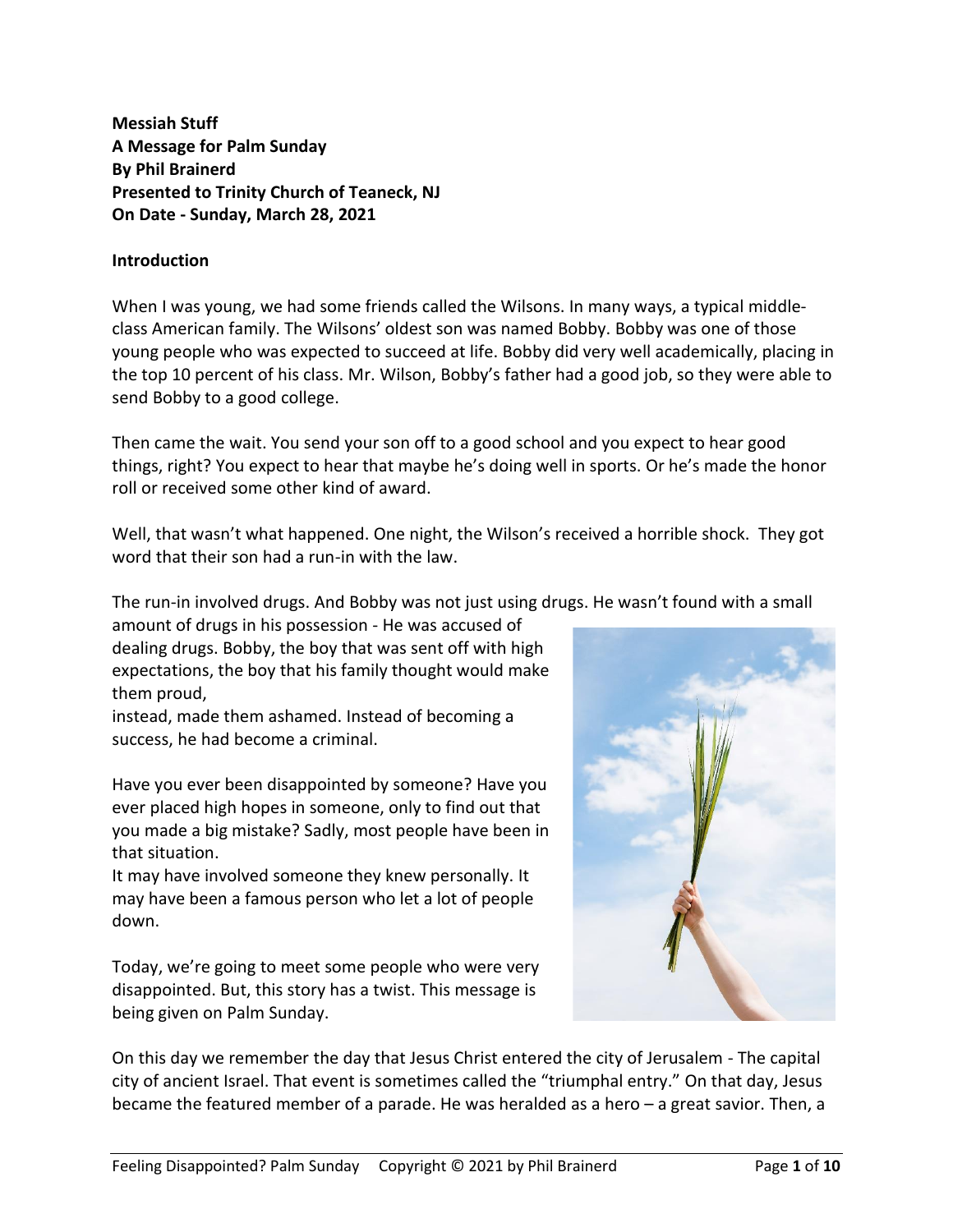few days later he was led off by the authorities and charged with crimes - Crimes so serious, he was sentenced to death. Only a few hours later, Jesus had been executed and buried.

As I said, this story has a twist. We all know the ending of the story. Jesus Christ rises from the dead. We celebrate that next week at Easter. But you know something? The people who were alive at the time didn't know the ending. Because of that, many of them were fantastically disappointed. Let's walk through the story with them and see if we can understand how they might have felt as they saw events in the life of Jesus unfold.

The story of Jesus takes place, as many of you know, during the time of the Roman empire. The Emperor at the time of Jesus' birth was Caesar Augustus. During those days, if you were a Roman citizen, life was good. You had beautiful buildings, the arts, literature, and wealth.

One problem: The Romans built their empire by invading and conquering surrounding nations. - Israel was one of those unfortunate places. If you were one of the vanquished nations, such as Israel, you saw another side of the Romans. The Romans were good at invading, breaking things, oppressing people, and taking money through heavy taxation.

But there was hope! The ancient Hebrew prophets said that one day, someone would come to save everyone. God was sending the promised Messiah. The Jewish people waited patiently for him. They waited for centuries - a long, long time. Along the way, there were lots of people who claimed to be the Messiah - But they all turned out to be phonies. They were disappointments. When would the real Messiah come?

Then, one day, we get the Christmas story. A young girl named Mary talks with an angel who tells her she's going to have a child while she's still a virgin. He is going to be the promised Messiah. To back up the story, her husband Joseph gets a visit from an angel, too. When the baby is born, there are more angels. And there are powerful foreign dignitaries, the "wise men", coming with expensive and rare gifts.

So, both of these people, Joseph and Mary, believe that their son, Jesus, is the Messiah. But before they know it, they have to flee to Egypt. They are warned that Herod the king is out to get them. They arrive safely in Egypt. But here's something important: All the other witnesses disappear. The angels leave and go back to heaven. The shepherds go back to their flocks. The wise men have to flee, too. They go in the opposite direction back to their home far away in the east. The only two people who are sure Jesus is the Messiah are his earthly parents, Joseph and Mary. They're living alone in exile in Egypt.

Eventually, Joseph and Mary find they can return to Israel. They head up to Nazareth in Galilee. Joseph sets up a carpenter shop and begins to train his son Jesus.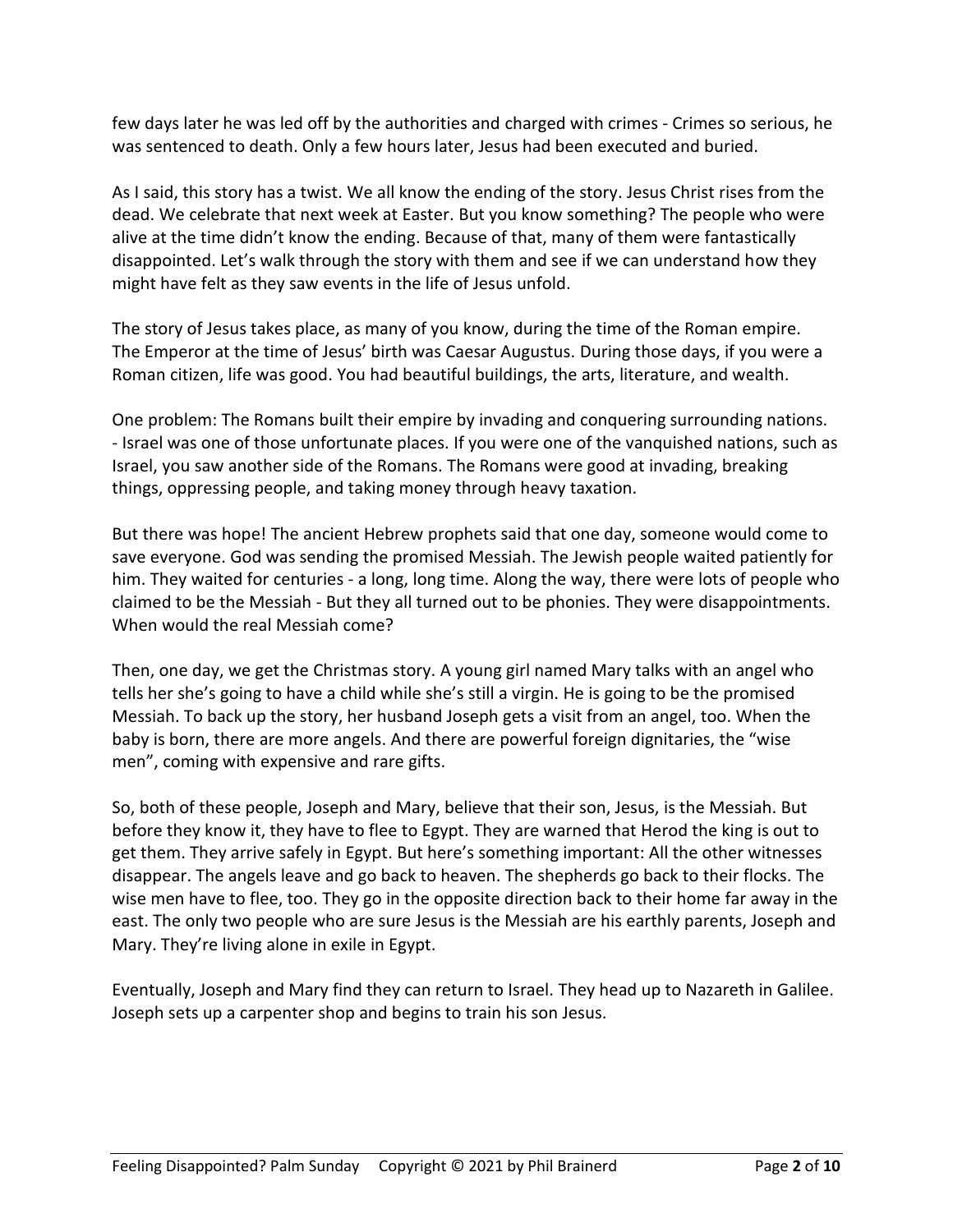Years pass. The next time we hear about Jesus, he's 30 years old. Now, understand something: People who lived in the days of Jesus expected things from the Messiah. Let's call those things, "Messiah stuff." The Messiah was supposed to show the power of God. He was supposed to kick out all oppressors and invaders. He was going to make Israel into a glorious kingdom. However, up to this point, with Jesus, there was no "Messiah stuff."

Imagine some things. Imagine you're one of the shepherds who lived in the fields near the place Jesus was born. You saw angels telling you the Messiah came. You rejoiced. You went and saw a baby in a stable. You told everyone.

Then, you went home. And you waited. 30 Years have gone by. Nothing has happened. No "Messiah Stuff". Would it be tempting for those shepherds to be disappointed?

Imagine you're one of the wise men. You followed the star hundreds of miles across the desert. You found a baby in a stable. You bowed down and worshipped the baby. You left expensive gifts - Gold, Frankincense, and Myrrh. You almost created an international incident with the King of Israel along the way. You're warned in a dream that Herod is angry, so you run all the way back to your home in the east.

Then you wait. Thirty years have gone by. Nothing has happened. No "Messiah Stuff". Would it be tempting for the wise men to be disappointed?

Imagine you're Joseph and Mary. You spoke with the angel years back. You saw the shepherds and the angels and the wise men. Then, you had to uproot everything and flee to Egypt.

Eventually, you came home. Years have gone by. You've been shooing away people who drop hints that you weren't married when Jesus was conceived. Your son, Jesus, was a good kid. He didn't into any trouble. He grew into a respectable young man. On the other hand, there doesn't seem to be much unusual about him - No "Messiah Stuff." Lightning bolts don't shoot out of his head. Would it be tempting for even Joseph and Mary to be disappointed?

Things get worse. At some point, we stop hearing about Joseph. Most scholars believe he died somewhere along the way. Mary is all alone in her belief that her son was the Messiah. Previously, there were two people who witnessed everything about the birth of Jesus. Now, there's only one.

Mind you, Jesus is a faithful son. He takes over the family business and takes care of everyone. Again, though, at this point, there's nothing terribly unusual. No "Messiah Stuff." If you were Mary, would it be tempting to be disappointed?

Then, one day, it comes. Jesus turns 30. He announces that it's time for him to begin. He hands the business over to other family members. He makes sure his mother is taken care of.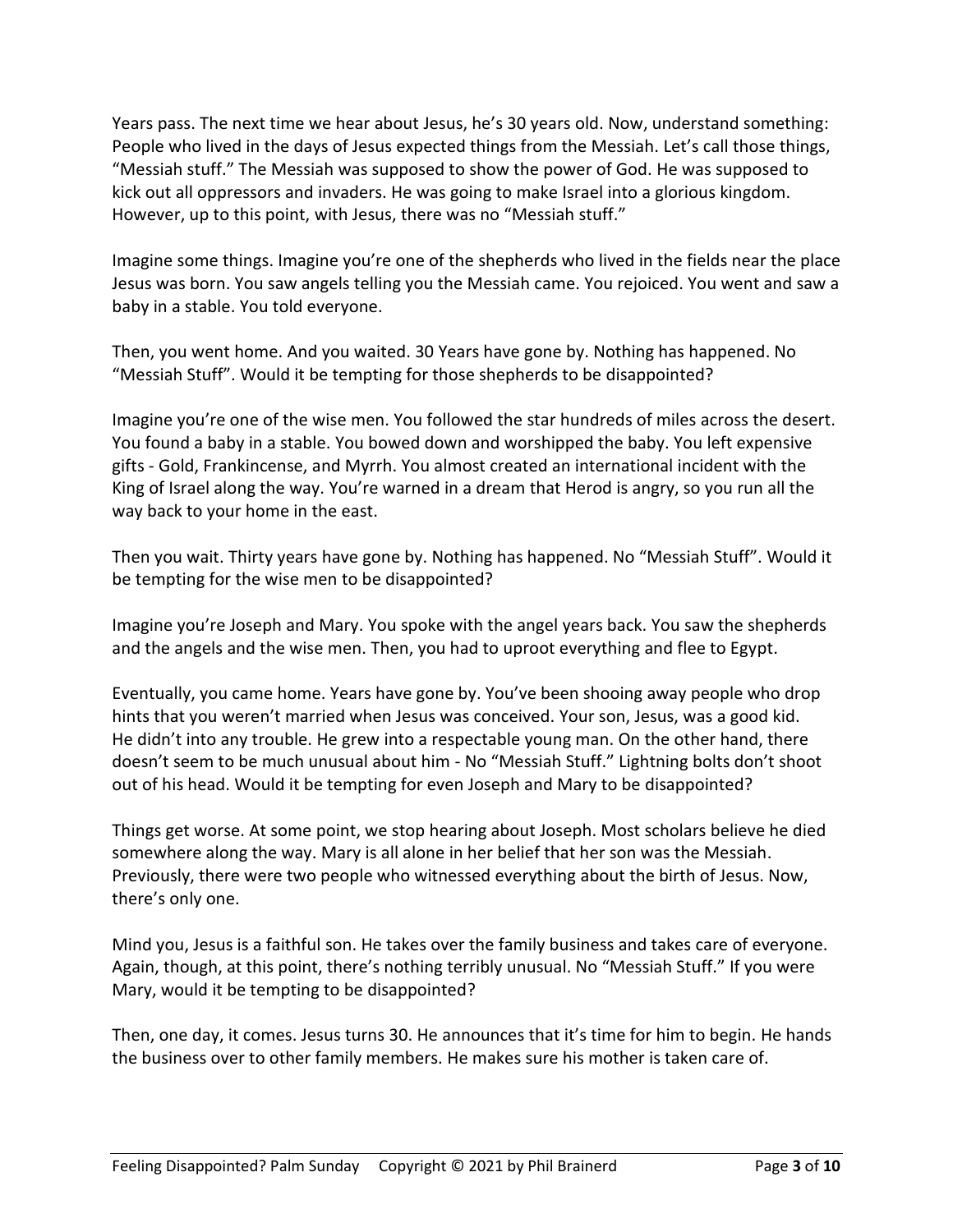What does he do? Does he do "Messiah stuff"? Does he call on angels to kick out the Romans? Does he call fire from the sky?

No. He disappears. He goes to hang around with his cousin John out in the wilderness by the Jordon river. Then he disappears again into the mountains near the dead sea. 40 days. It's been a long time, and no "Messiah stuff." Would it be tempting to be disappointed?

Then Jesus reappears. Does he have something to show for all this time? Has he been calling upon world leaders to tell them it's time to get in line to follow him? No. Did he call the wise men back? No. He shows up with some fishermen from the sea of Galilee.

Here's what he said to those fishermen.

18 As Jesus was walking beside the Sea of Galilee, he saw two brothers, Simon called Peter and his brother Andrew. They were casting a net into the lake, for they were fishermen. 19 "Come, follow me," Jesus said, "and I will send you out to fish for people." 20 At once they left their nets and followed him. (Matthew 4:18-20)

A few minutes later, Jesus does the same with two other fishermen, James and John. These men leave everything they have to follow Jesus. Let's listen in on a conversation that Jesus has with Peter that occurred later:

27 Peter answered him, "We have left everything to follow you! What then will there be for us?" 28 Jesus said to them, "Truly I tell you, at the renewal of all things, when the Son of Man sits on his glorious throne, you who have followed me will also sit on twelve thrones, judging the twelve tribes of Israel. 29 And everyone who has left houses or brothers or sisters or father or mother or wife or children or fields for my sake will receive a hundred times as much and will inherit eternal life. (Matthew 19:27-29)

These men have left everything to follow Jesus. Because they did this, Jesus made some big, big promises to them. He said they would rule with him in his kingdom someday.

As it turns out, *these* men *do* get to see "Messiah Stuff." First, they see Jesus act with great authority. At the end of the "Sermon on the Mount", Mathew says this:

28 When Jesus had finished saying these things, the crowds were amazed at his teaching, 29 because he taught as one who had authority, and not as their teachers of the law. (Matthew 7:28-29)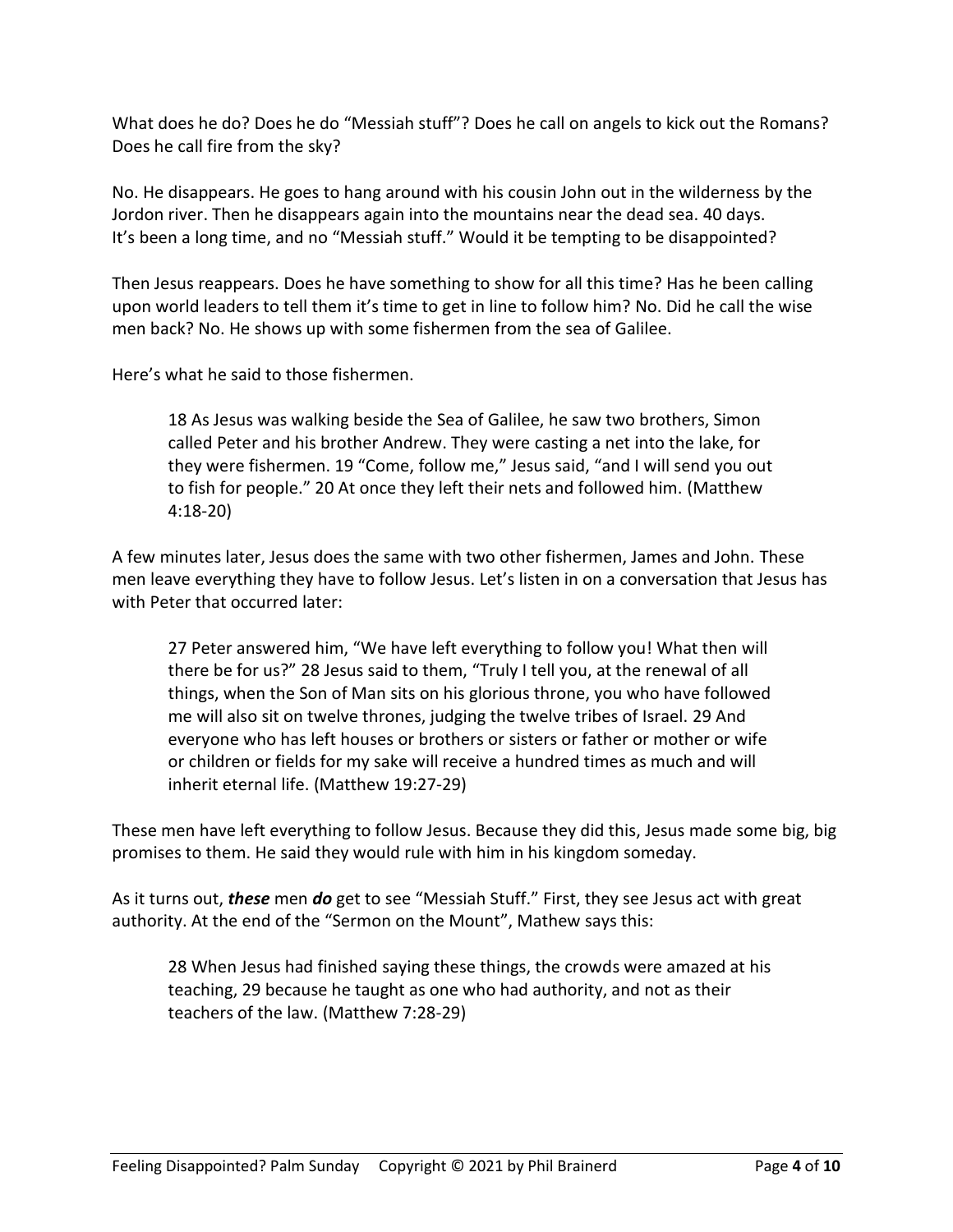So, Jesus is teaching with authority. Authority - That's a good start. That's "Messiah Stuff."

It only took a few minutes for those who followed Jesus to see more.

1 When Jesus came down from the mountainside, large crowds followed him. 2 A man with leprosy came and knelt before him and said, "Lord, if you are willing, you can make me clean." 3 Jesus reached out his hand and touched the man. "I am willing," he said. "Be clean!" Immediately he was cleansed of his leprosy. (Matthew 8:1-3)

Wow! Jesus just finishes his sermon on the mount. He comes down the mountainside. And he's met by a man with leprosy - A dreaded disease. All Jesus has to do is say the word, and the man is healed. This is power. This is "Messiah Stuff." Jesus does this many times over - and, he does it in front of large crowds. If you follow Jesus around, this is common. That's more "Messiah Stuff."

It gets better. Jesus and his followers need to cross the sea of Galilee, so they get tickets for a boat ride.

23 Then he got into the boat and his disciples followed him. 24 Suddenly a furious storm came up on the lake, so that the waves swept over the boat. But Jesus was sleeping. 25 The disciples went and woke him, saying, "Lord, save us! We're going to drown!" 26 He replied, "You of little faith, why are you so afraid?" Then he got up and rebuked the winds and the waves, and it was completely calm. 27 The men were amazed and asked, "What kind of man is this? Even the winds and the waves obey him!" (Matthew 8:23-27)

"Amazed" is probably an understatement. The followers of Jesus have just seen an act of power rarely seen by humans. They ask, "What kind of man is this? Even the winds and the waves obey him!" That's "Messiah Stuff."

The disciples are treated to almost daily shows of supernatural power from God. They get all the "Messiah Stuff" anyone could want. When the apostle John closed his book, the Gospel According to John, he wrote this about all the amazing things he saw: "If every one of them were written down, I suppose that even the whole world would not have room for the books that would be written. (John 21:25)"

This is all great. But these men also get some warnings - Warnings that things would not go as everyone might expect.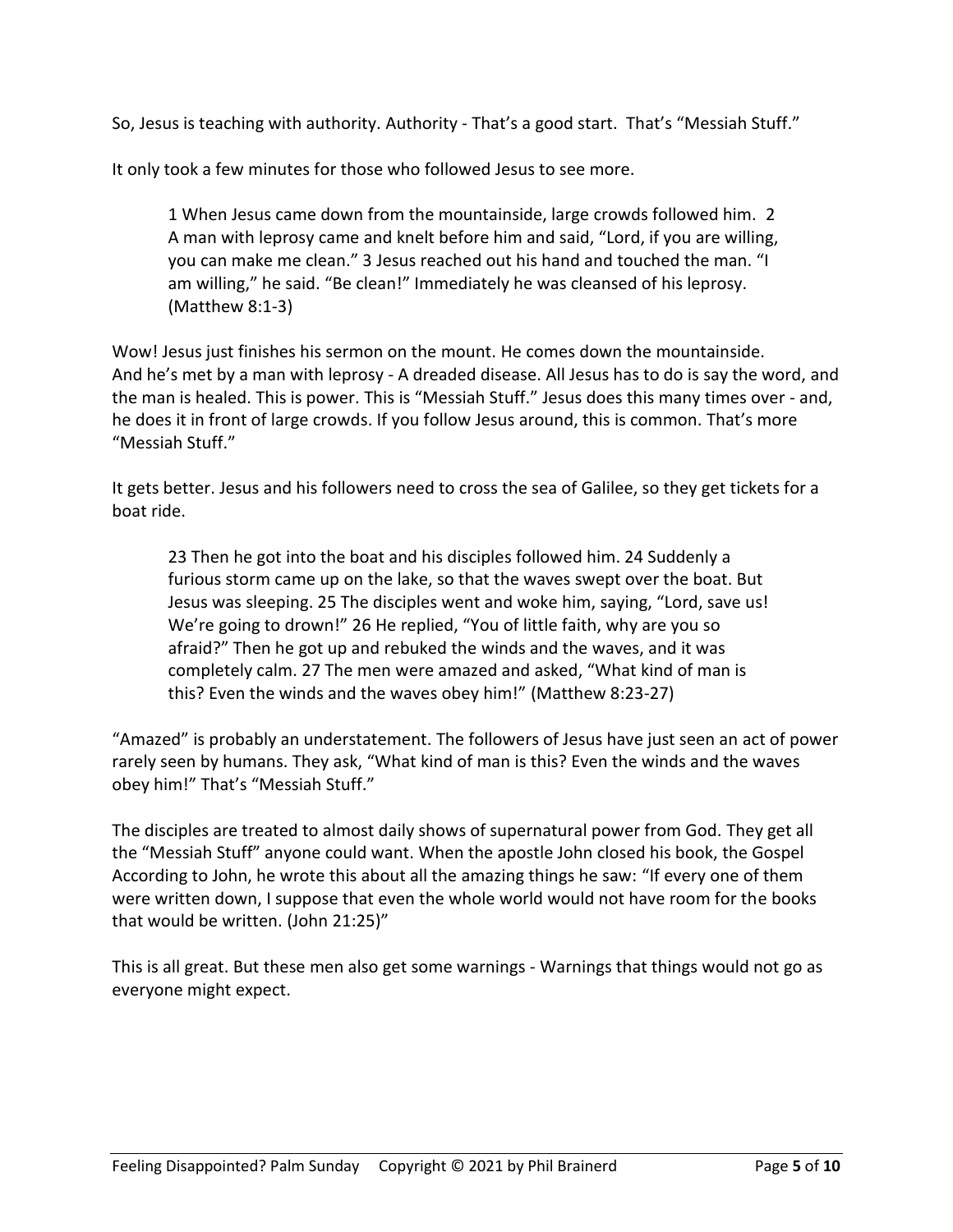John the Baptist got the first warning.

3 Now Herod had arrested John and bound him and put him in prison because of Herodias, his brother Philip's wife, 4 for John had been saying to him: "It is not lawful for you to have her." 5 Herod wanted to kill John, but he was afraid of the people, because they considered John a prophet. 6 On Herod's birthday the daughter of Herodias danced for the guests and pleased Herod so much 7 that he promised with an oath to give her whatever she asked. 8 Prompted by her mother, she said, "Give me here on a platter the head of John the Baptist." 9 The king was distressed, but because of his oaths and his dinner guests, he ordered that her request be granted 10 and had John beheaded in the prison. (Matthew 14:3-9)

The story of John the Baptist is an important collection of events that parallel the life of Jesus. John was a great prophet. He performed the baptism of Jesus, where God the Father spoke, and the Holy Spirit came down as a dove. He was said to have been filled with the Holy Spirit of God before he was born. He led a life of complete obedience to God. That involved warning King Herod that he had done something unlawful in stealing the wife of his brother.

What was the result of all this? Prison and eventual execution. John lived his whole life in obedience to God and saw almost no "Messiah Stuff". Would it be tempting to be disappointed if you had lived your whole life in obedience to God and found yourself locked behind an iron door? Would it be tempting to be disappointed if you were one of John's followers and this is how your leader ended up?

Then comes the day for Jesus to enter Jerusalem. How does he do it? Does he come in like a Messiah, on a white horse? Or better yet, does he arrive riding a gleaming chariot? Is he surrounded by soldiers wearing armor and holding weapons? Better yet – is he surrounded by angels?

No. Jesus rides in on a donkey. Shouldn't the Messiah have a better ride than that? And forget the soldier, much less angels - He's surrounded by unarmed, common people. Isn't he supposed to lead an army?

But, that was OK with everyone. They still threw a parade for Jesus.

8 A very large crowd spread their cloaks on the road, while others cut branches from the trees and spread them on the road. 9 The crowds that went ahead of him and those that followed shouted, "Hosanna to the Son of David!" "Blessed is he who comes in the name of the Lord!" "Hosanna in the highest heaven!" (Matthew 21:8-9)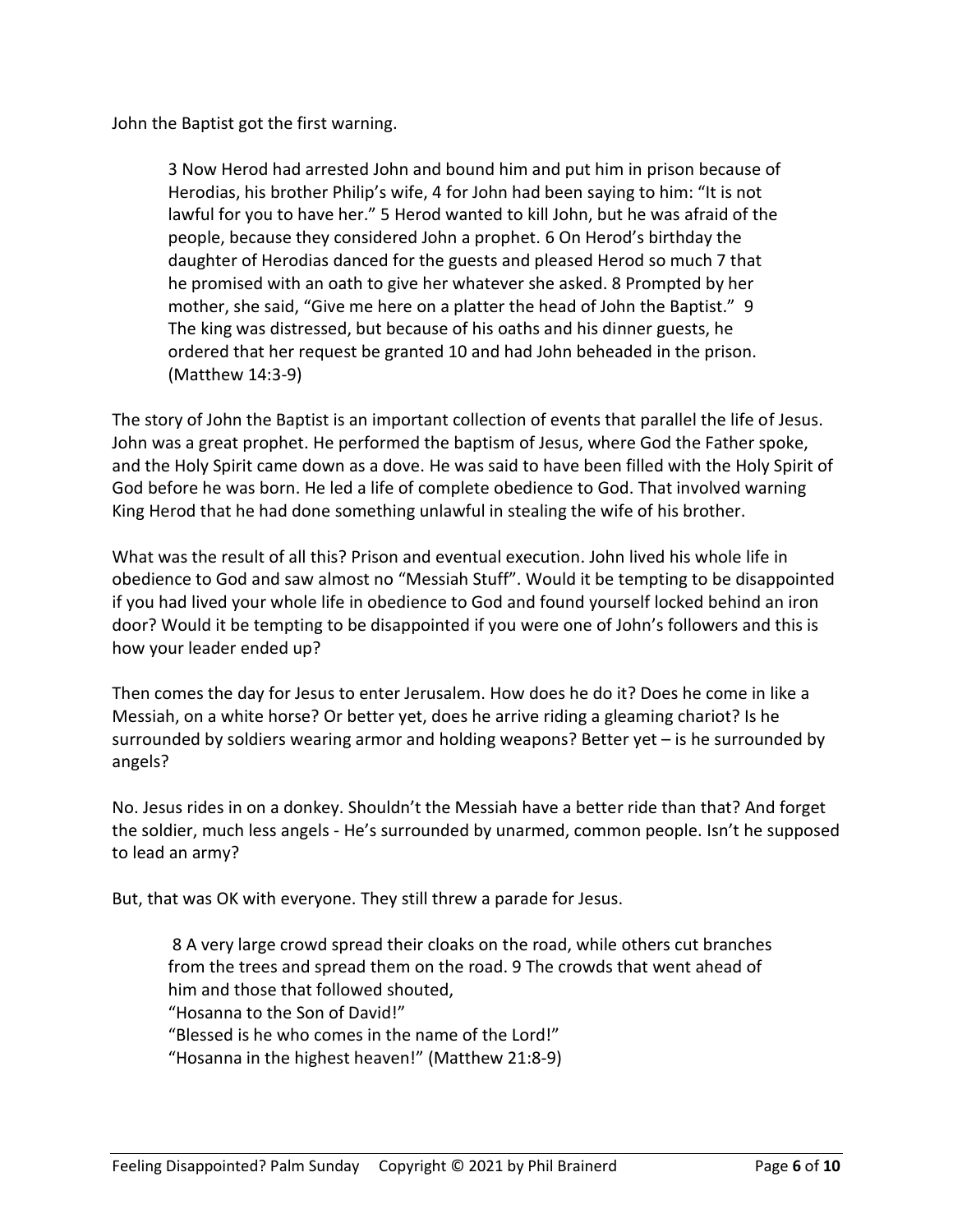The word "Hosanna" means, "Save us! Please save us!" Those crowds put high hopes on Jesus. They thought he was going to save them from the Romans.

Over the next few days, Jesus acts like a Messiah should. He drives the money changers out of the temple. That's Messiah stuff. He debates corrupt leaders and wins every single time. That's Messiah stuff.

Again, though, you all know the story. As we said earlier, in a short time, Jesus is arrested. He is tried. He is convicted.

Jesus is taken before the political leaders. One of them is King Herod. Here's how that goes:

8 When Herod saw Jesus, he was greatly pleased, because for a long time he had been wanting to see him. From what he had heard about him, he hoped to see him perform a sign of some sort. 9 He plied him with many questions, but Jesus gave him no answer. (Luke 23:8-9)

Herod was ready to see Jesus. He waited for a long time. He's looking for some party tricks. Maybe Jesus can turn some water into wine for Herod's next party? He wants to see some "Messiah Stuff." But no. Herod is not treated to any Messiah stuff.

Finally, Jesus is nailed to a cross. Even there, he's expected to put on a show.

39 Those who passed by hurled insults at him, shaking their heads 40 and saying, "You who are going to destroy the temple and build it in three days, save yourself! Come down from the cross, if you are the Son of God!" 41 In the same way the chief priests, the teachers of the law and the elders mocked him. 42 "He saved others," they said, "but he can't save himself! He's the king of Israel! Let him come down now from the cross, and we will believe in him. (Matthew 27:39- 42)

Everyone in the crowd, passers-by, political and religious leaders, even the criminals being executed all say the same thing: "Hey Jesus, where's the 'Messiah Stuff'?" But they see nothing. Nothing except the death of Jesus.

Then Jesus is taken away. The government is so afraid that something could go wrong that they seal the tomb and post guards. No one is getting in there. And certainly, no one is getting out - Or so everyone thinks.

On that day, there were lots of people who were very disappointed in Jesus. Some expressed that disappointment in anger - They stood at the foot of the cross, hurling insults. Some expressed that disappointment in tears. Some expressed it by going into hiding. But it seems, everyone was disappointed. If nothing else, the Messiah was supposed to win, not die.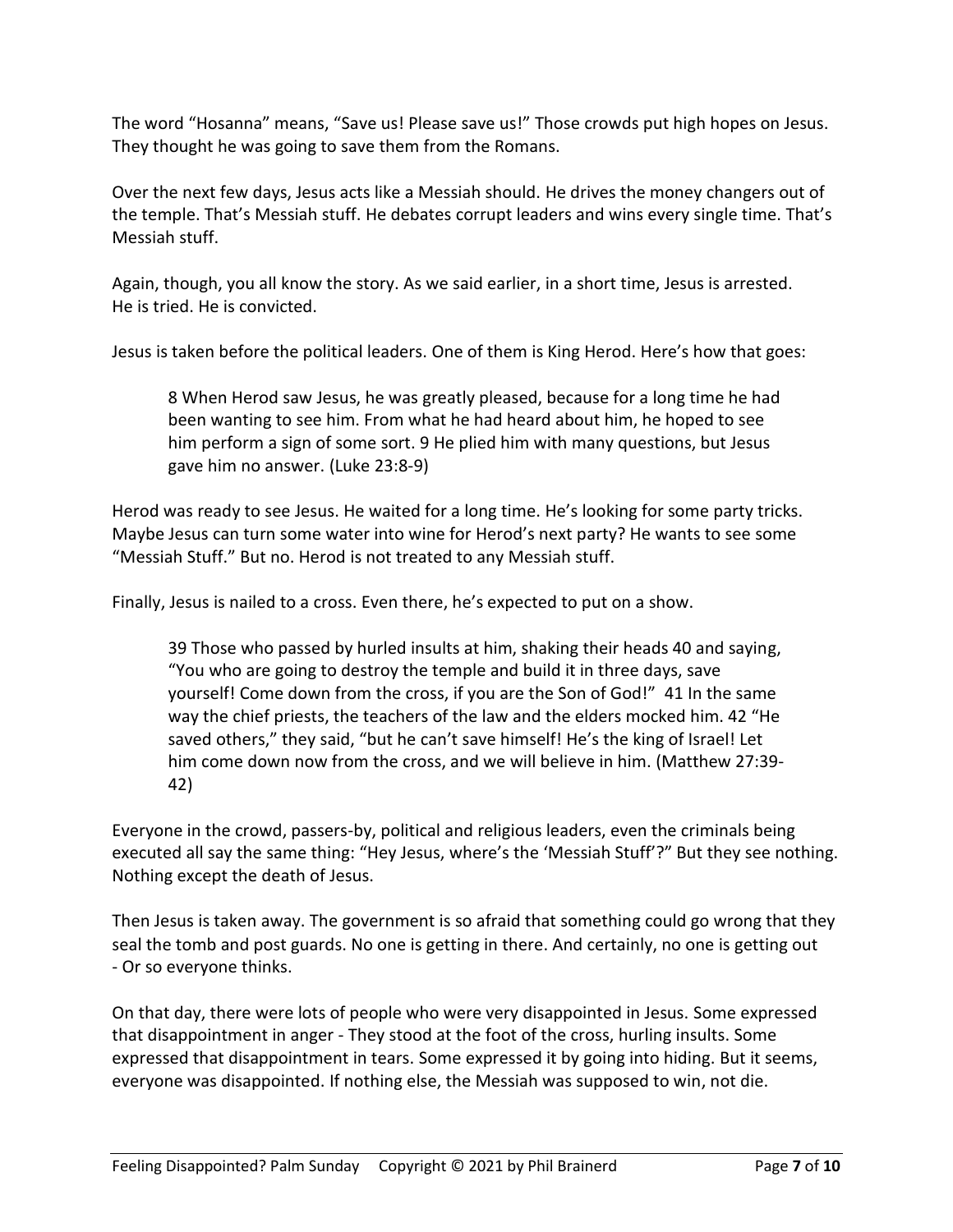Why were all those people disappointed? Here's why: They didn't understand what the Messiah was supposed to do. They failed to understand a very important principle:

## *Only the Messiah decides what "Messiah Stuff" is.*

What was the Messiah supposed to do? Let's read what Isaiah said about the Messiah:

Who has believed our message and to whom has the arm of the Lord been revealed? 2 He grew up before him like a tender shoot, and like a root out of dry ground. He had no beauty or majesty to attract us to him, nothing in his appearance that we should desire him. 3 He was despised and rejected by mankind, a man of suffering, and familiar with pain. Like one from whom people hide their faces he was despised, and we held him in low esteem. 4 Surely he took up our pain and bore our suffering, yet we considered him punished by God, stricken by him, and afflicted. 5 But he was pierced for our transgressions, he was crushed for our iniquities; the punishment that brought us peace was on him, and by his wounds we are healed. 6 We all, like sheep, have gone astray, each of us has turned to our own way; and the Lord has laid on him the iniquity of us all.

**(**Isaiah 53:1-6)

The people of ancient Israel wanted a conqueror to kick out the Romans and lead them into a glorious life. But that's not what they needed. They needed a humble man ready to die for their sins. They needed a faithful man who was willing to do this even if no one understood. Fortunately for the world, when the Messiah came, the world got not what it wanted, but what it needed.

What does this mean for us today?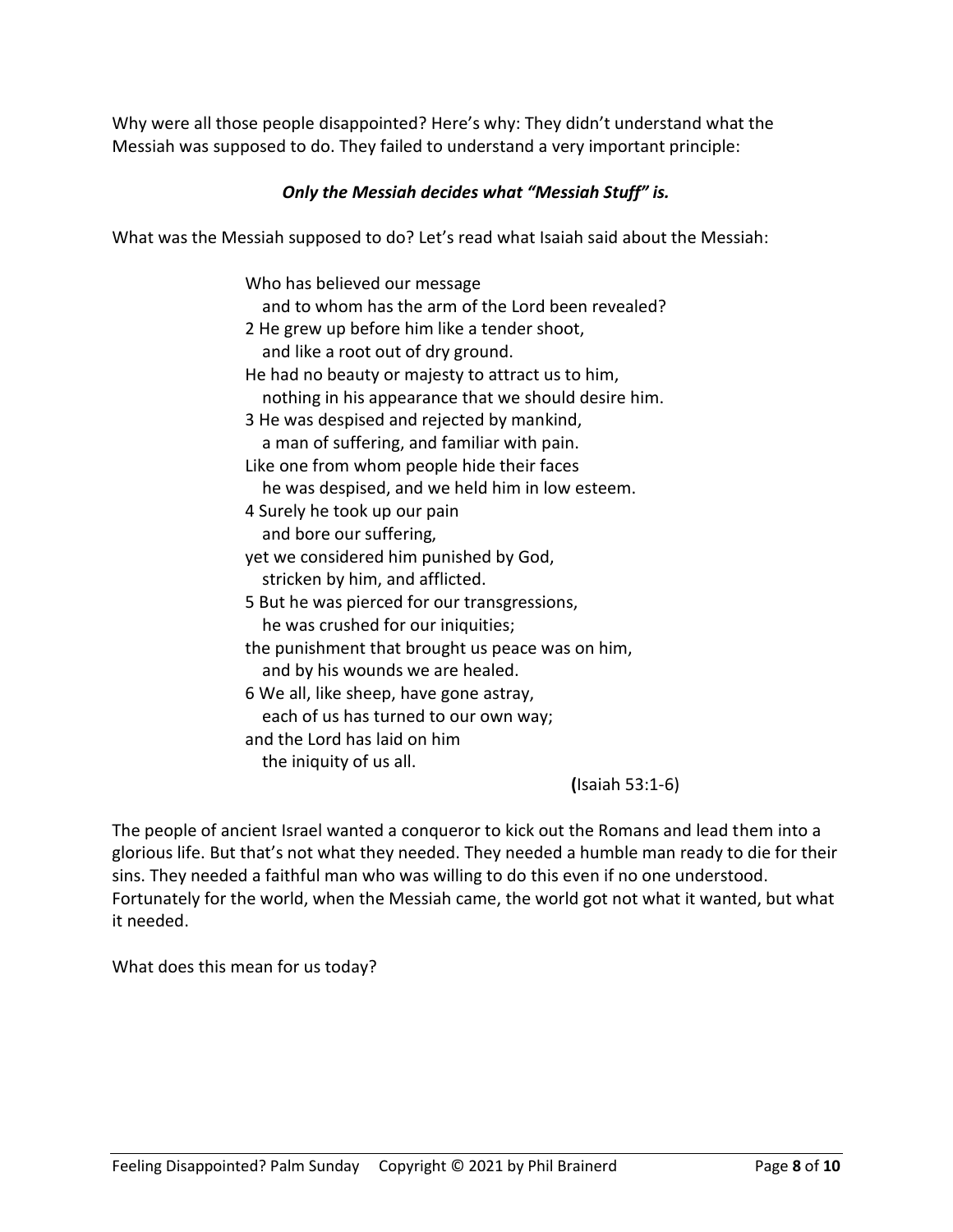## **Application**

I've run into lots of people in my life who are disappointed with God. Some of them fall away from the faith. They become atheists. Or, they pick another religion like Buddhism or whatever. Others lead what writer Henry David Thoreau called, "Lives of quiet desperation". They come to church, but they're disappointed.

Many of them have disappointments that are very understandable. Maybe someone they cared about was taken from them? Maybe in a tragic accident or an untimely illness? Some, perhaps, wanted to be something in life, but they never made it. Some desperately want to be loved and appreciated by someone - And it never happened. All these people essentially say the same thing: "Where is the 'Messiah Stuff'? When does the Messiah come with power - Power to save me from all the pain of this world?"

Here is the reason Palm Sunday is such an important day. It's important because we know the ending. The Messiah did come. There were lots of people with legitimate concerns when Jesus lived. But, because he was God visiting the face of the earth, he knew that they needed something far more than anything they could imagine. They needed to be saved from their sins. From there, they needed to meet their God and begin on the wonderful plan that God had for them. The cross enabled people to be saved from their sins. The empty tomb enables people to begin the journey of restoration - The journey where we meet our God and follow him in the plan that he has for us.

It's the same today. Are you disappointed with God? Maybe you have a legitimate source for your disappointment. But let me encourage you to think about something - Maybe your disappointment could be addressed? For that to happen, you need to let God be God. You need to let the Messiah decide what "Messiah Stuff" is.

If you do that, I can't promise what will happen right away. You may be like the apostles. You might see "Messiah Stuff". You might see miracles and healings and power. Or, you might be like John the Baptist. You may be called upon to lead a life of faithfulness that isn't rewarded in this life. Either way, if you will let God be God, If you will let the Messiah decide what "Messiah Stuff" is, I can tell you this: You will enjoy the promise that Jesus made to his followers almost 2,000 years ago.

And everyone who has left houses or brothers or sisters or father or mother or wife or children or fields for my sake will receive a hundred times as much and will inherit eternal life. (Matthew 19:27-29)

If you have never received Jesus as your Savior, contact us. Some links follow this article. We can tell you how you can set yourself on the road to eternal life. If you're disappointed and you want to learn more, again, contact us. We want you to experience the joy of the Resurrection. And whatever you do, come back next week when we celebrate the empty tomb. Come back when we celebrate victory over the grave. Come back and celebrate Easter with us.